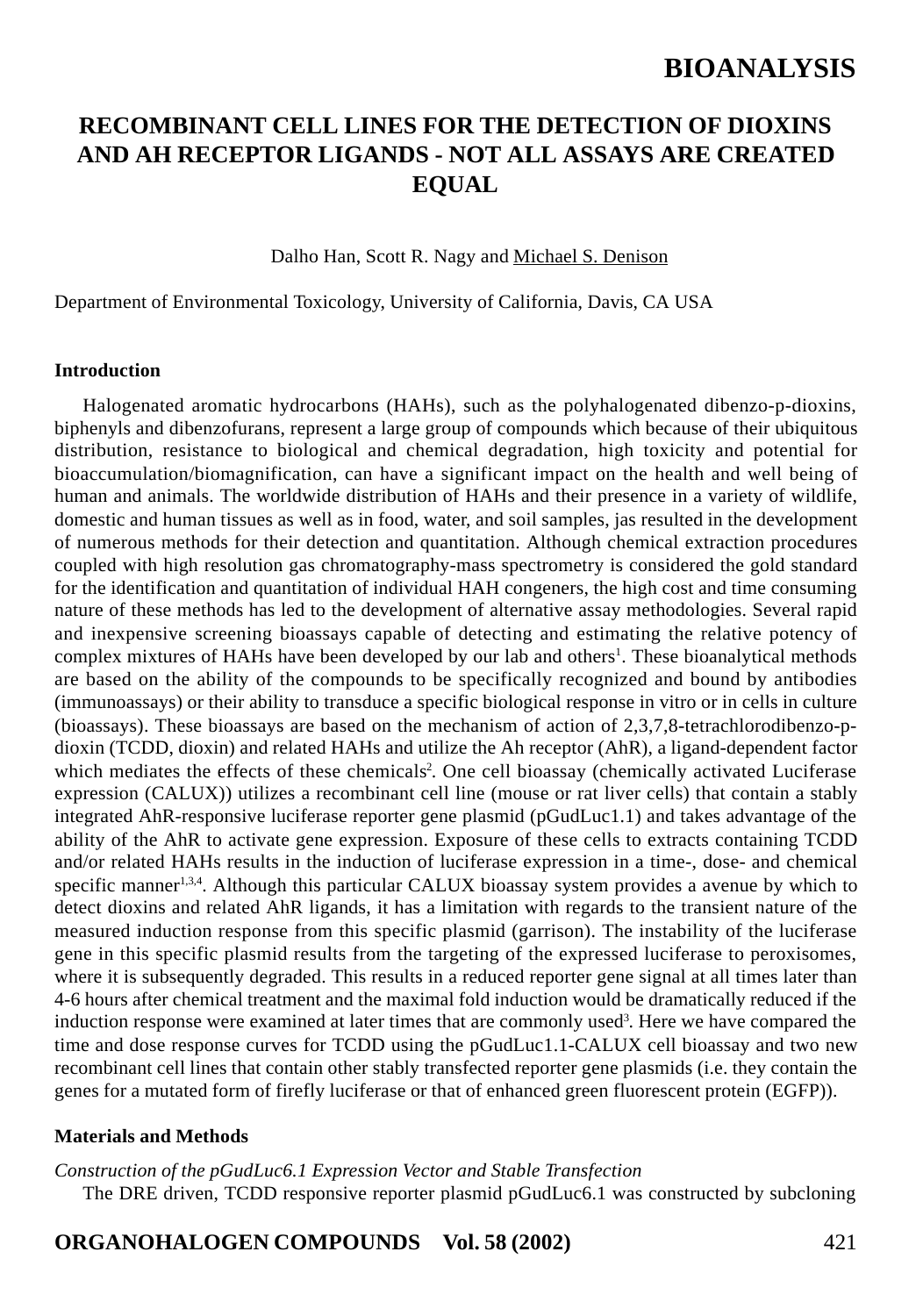the 1810 bp HindIII fragment excised from the plasmid pGudLuc1.1 into the HindIII site upstream of the luciferase gene in the plasmid pGL3-basic (Promega). This fragment contains four functional DREs from the murine CYP1A1 gene that confer TCDD responsiveness upon a MMTV promoter and adjacent luciferase gene. Mouse hepatoma (hepa1c1c7) cells were stably co transfected with this plasmid and pSV2neo using polybrene and responsive clones isolated as previously described<sup>3</sup>. This resulted in the isolation of a TCDD-responsive stable cell line (i.e. H1L6.1c3).

### *Cell Cultures and Chemical Treatment*

Mouse hepatoma (Hepa1c1c7) cells that had been previously stably transfected with pGudLuc1.1 (designated as H1L1.1c2 cells) or pGreen1.1 (designated as H1G1.1c3 cells) and the H1L6.1c3 cells were grown as previously described<sup>3,5</sup>. For the luciferase induction studies,  $H1L1.1c2$  and  $H1L6.1c3$ cells were grown in 24 well plates and incubated with the indicated concentration of TCDD for the indicated time and luciferase activity in aliquots of cell lysates determined as previously described using an Anthos Lucy 2 microplate luminometer<sup>3</sup>. For GFP induction studies, H1G1.1c3 cells were plated into clear-bottomed black 96 well microplates and incubated with the indicated concentration of TCDD for the indicated time and GFP activity in intact cells was measured (without the removal of media) using a Fluostar microtiter plate fluorometer with excitation and emission wavelengths of 485 nm (25 nm bandwidth) 515 nm (10 nm bandwidth), respectively<sup>5</sup>. All samples were run in triplicate and the reporter gene activity present in wells containing DMSO only were subtracted from the reporter gene activity in all treated samples. Reporter gene activity was normalized to sample protein concentration, determined using the fluorescamine protein assay and bovine serum albumin as the standard<sup>5</sup>. Values are presented as the mean  $\pm$  SD and are expressed as a percent of the maximal TCDD activity observed in each cell line.

### **Results and Discussion**

The time course of induction of luciferase and EGFP by 1 nM TCDD in the three recombinant cell lines is shown in figure 1. Similar to what we have observed previously, the time course of induction with pGudLuc1.1-containing H1L1.1c2 cells is transient, with maximal activity observed at 4-6 hours after treatment with TCDD<sup>3</sup>. In contrast, expression of luciferase from luciferase from the pGudLuc6.1-containing H1L6.1c3 cells and the pGreen1.1-containing H1G1.1c3 cells progressively increases with time, with luciferase activity increasing at a significant faster than that of EGFP. The difference between the results obtained with the cell lines containing the two different luciferase genes was not unexpected. The relatively rapid loss of luciferase activity in H1L1.1c2 cells derives from the fact that the firefly luciferase gene that was used to create this responsive cell line (present in the pGL2 vector from Promega) results in the production of firefly luciferase that contains a peroxisomal targeting sequence. This sequence targets the final luciferase protein to the peroxisome where it is likely that peroxisomal enzymes are responsible for the subsequent loss in activity. The luciferase gene expressed in the H1L6.1c3 cells (from the pGudLuc6.1 vector) contains several mutated residues that result in and increase its stability in mammalian cells (this gene is contained in the pGL3 vector from Promega). These mutations have deleted the peroxisomal targeting sequence such that the resulting luciferase protein now accumulates in cytosol, and this and other minor amino acid mutations have significantly stablized the luciferase protein. This increased stability is readily apparent in figure 1. EGFP expression in H1G1.1c3 cells also progressively increases with time, although the induction occurs at a slower rate than that in H1L6.1c3 cells. This slow rate of induction has been previously observed and results both from a slow rate of formation of the final correctly folded fluorescent EGFP protein, but also the relatively lower sensitivity of a fluorescent assay as compared to a luminescent assay. >From an instrumental analysis point of view, luminescence is a significantly more sensitive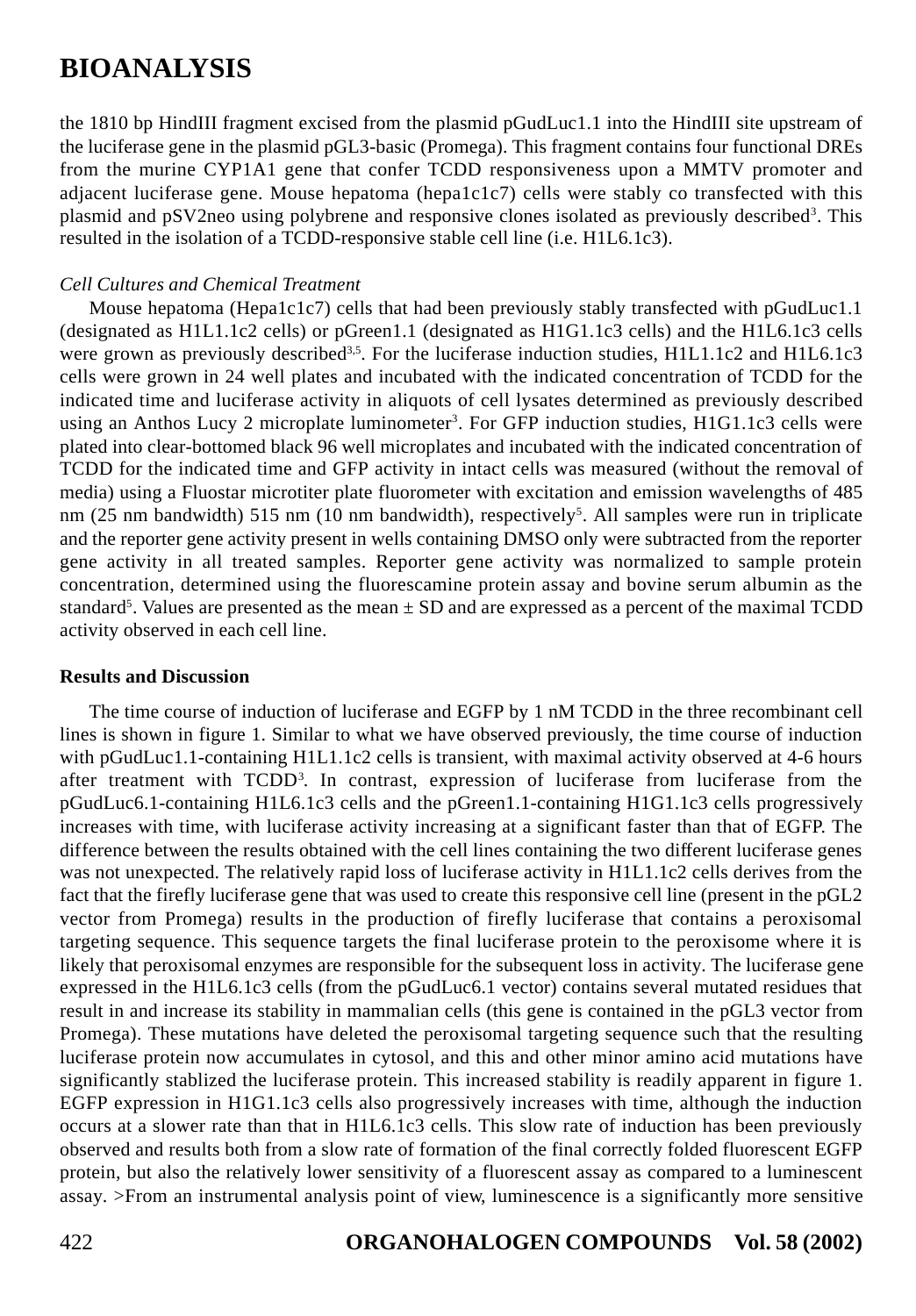

Figure 1. Time course of induction of reporter gene expression in three different stably transfected TCDD-responsive cells lines.



**Figure 2.** TCDD dose response curves for the induction of reporter gene expression in three different stably transfected TCDD-responsive cells lines.

**ORGANOHALOGEN COMPOUNDS Vol. 58 (2002)** 423